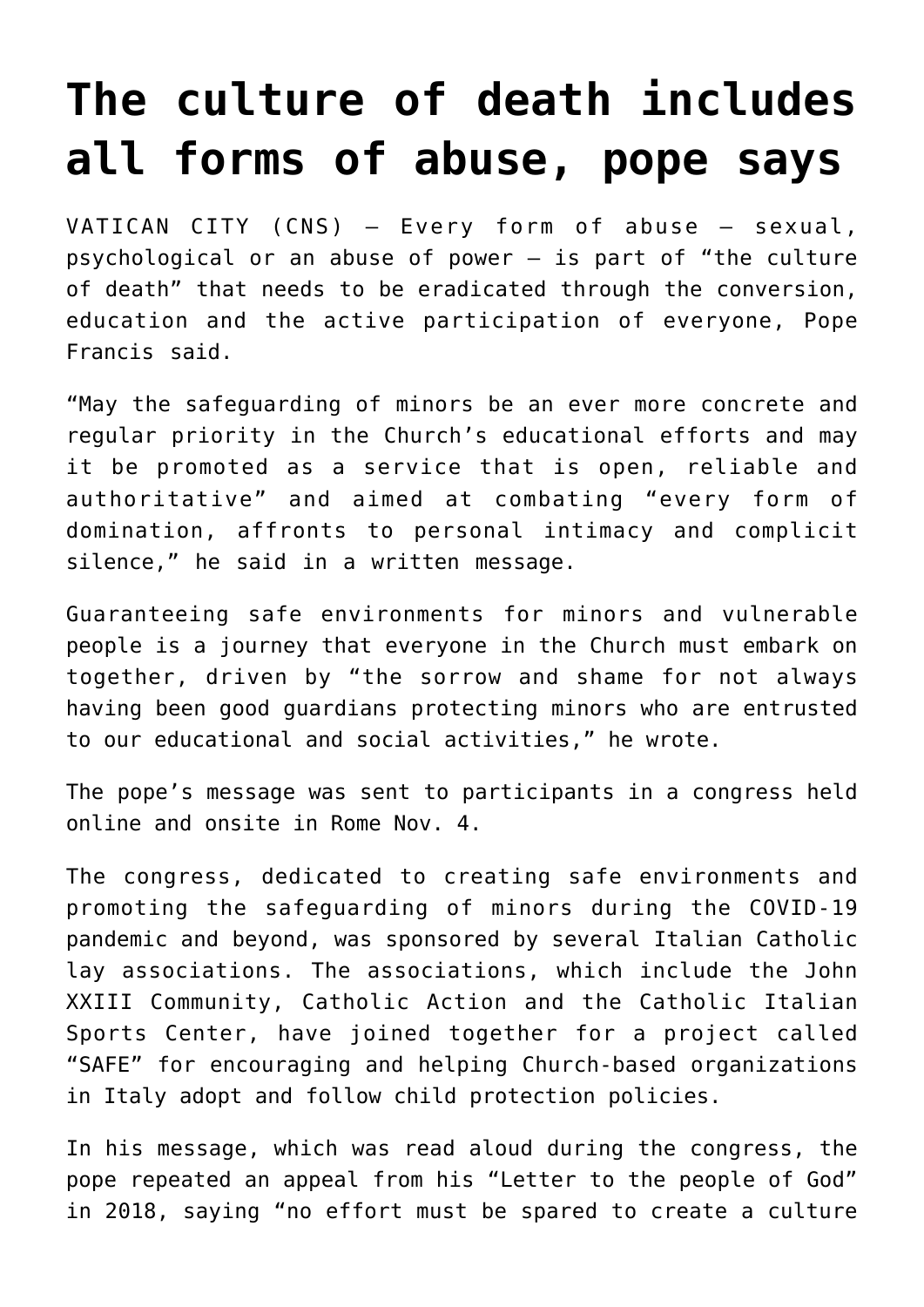able to prevent such situations (of sexual abuse, the abuse of power and the abuse of conscience) from happening, but also to prevent the possibility of their being covered up and perpetuated."

He said these efforts must involve every member of the Church and require a "process of conversion" and urgently needed "renewed formation" of all those who are involved in education or work with minors in the Church, in the community and in the family.

Only through coordinated and "systematic" efforts in an alliance aimed at prevention, he said, "will it be possible to eradicate the culture of death, which is the herald of every form of abuse — sexual, of conscience and of power."

"If abuse is an act of a betrayal of trust that is a death sentence for those who experience it and creates profound fissures in the context where it happens, prevention must be a permanent path of promoting an ever renewed and assured reliability toward life and the future, which minors must be able to count on," Pope Francis wrote.

Adults must rediscover their vocation as faithful "artisans in education," which means working with those they teach in ways that encourage their talents, respect their limits, freedom and dignity, and avoids the temptation "to seduce or lure, which only in appearance can facilitate relations with younger generations," he wrote.

Pope Francis encouraged young people to play a greater role in these efforts, noting they would be important in recognizing and flagging where there are risks and in reminding people of their responsibility in safeguarding.

U.S. Cardinal Seán P. O'Malley of Boston, president of the Pontifical Commission for the Protection of Minors, was one of the conference speakers and delivered his remarks online.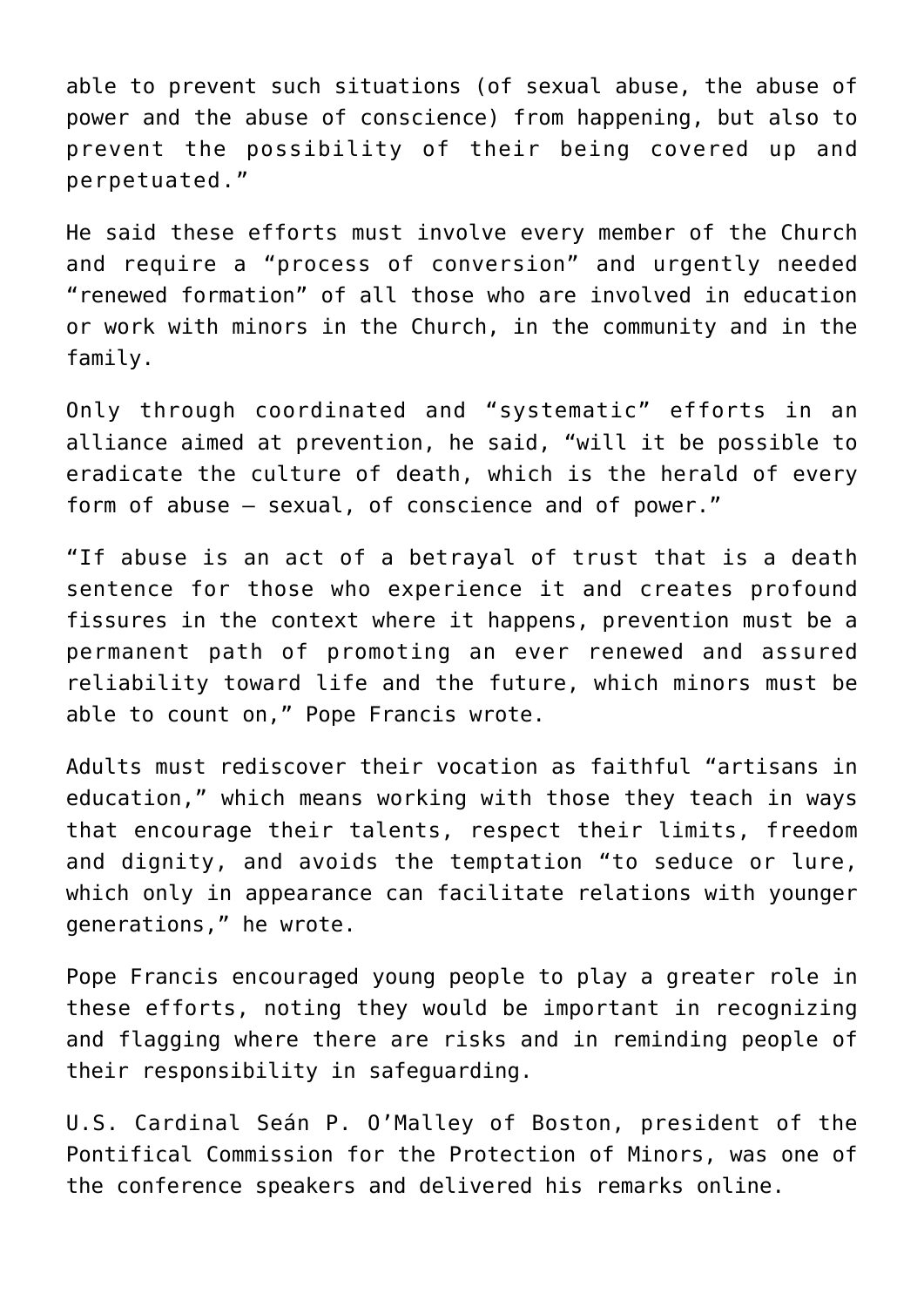He praised the lay Catholic associations promoting the "SAFE" project, noting their groups work in "almost every area of the lives of children and young people today: in their homes, schools, recreational activities and sporting associations."

"In some countries, there is a perception that children are not at risk in community organizations and recreational groups," he said. "This can lead to a false sense of security that unintentionally leaves children and young people at risk of abuse."

Based on the papal commission's work in offering guidelines and best practices, the cardinal offered some suggestions for the SAFE project.

"Firstly, even the most stringent protection policies, educational programs and victims' assistance services are fruitless if there is no regular verification of their implementation and efficacy" with open and transparent audits by outside third parties, he said.

Second, they should include survivors as partners in their work, he said.

Unfortunately, some dioceses have noted when they invite survivors or their loved ones "to attend confidential meetings and listening sessions, few if any persons respond, leading the leadership to conclude that there have been few if any occurrences of abuse in their diocese," he said.

However, "there are very few if any places where the tragedy of sexual abuse has not occurred in the life of the Church. We need to create a culture within our organizations that believes a survivor's testimony, that mitigates silence born of fear or delays in addressing situations that put children and vulnerable adults at risk," he said.

Finally, how people are to report abuse "must be publicized and accessible" in their associations and online.